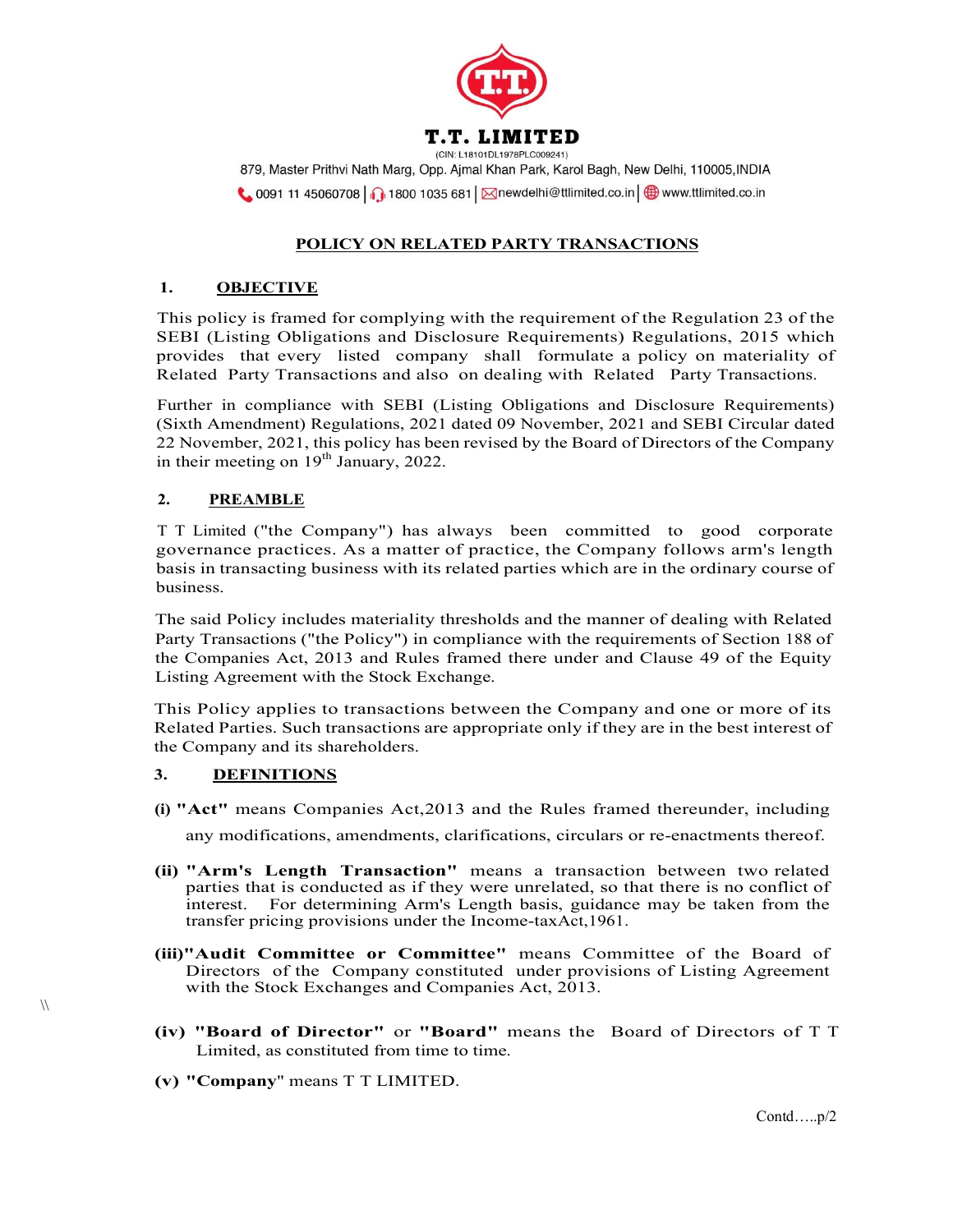- (vi) "control" shall have the same meaning as defined in SEBI (Substantial Acquisition of Shares and Takeovers) Regulations, 2011,
- (vii) "Key Managerial Personnel" means Key Managerial Personnel of the Company under the Companies Act, 2013 and includes
	- i. Chief Executive Officer or Manager Director or Manager ii. Company Secretary iii. Whole-time Director
	- iv.Chief Financial Officer
	- v. such other officer, not more than one level below the Director who is in whole-time employment, as designated as Key Managerial Personnel by the Board; and
	- vi) such other officer as may be prescribed.
- (viii) "Listing Regulations" shall mean Securities and Exchange Board of India (listing Obligations and Disclosure Requirements) Regulations, 2015 including any modifications, clarifications, circulars or re-enactment thereof..
- (ix) "Material Modifications" means any modifications of such transactions which were approved during the year and will change the complete nature of the transaction and in case of monetary thresholds which is in excess twenty percent of the total monetary value of originally approved transaction.
- (ix) "Material Related Party Transaction" means a Related Party Transaction which individually or taken together with previous transactions during a financial year, exceeds rupees Fifty Crore or ten percent of the annual consolidated turnover of the Company as per the last audited financial statements, whichever is lower.
- (x) "Ordinary course of business" would have the meaning as defined by the Institute of Chartered Accountants of India, Companies Act, 2013, and as per the guidelines and judicial and other pronouncements, as applicable from time to time.
- (xii) "Policy" means Related Party Transaction Policy including amendments, if any, from time to time.
- (xiii)"Related Party" in relation to the Company, means a Related Party as defined in Section 2(76) of the Act or under Regulation 2(zb) of the Listing Regulations or under the applicable accounting standards. "Related Party Transaction" means any transaction directly or indirectly involving any Related Party which is a transfer of resources, services or obligations between a Company and a Related Party, regardless of whether a price is charged.
- (xiv) "Relative" means, relative as defined under the Companies Act, 2013 and includes anyone who is related to another, if
	- i. They are member of a Hindu Undivided Family;
	- ii They are husband and wife; or
	- iii. One person is related to the other in such manner as may be prescribed, which is as follows:
		- (a) Father (including step-father)
		- (b) Mother (including step-mother)
		- (c) Son (including step-son)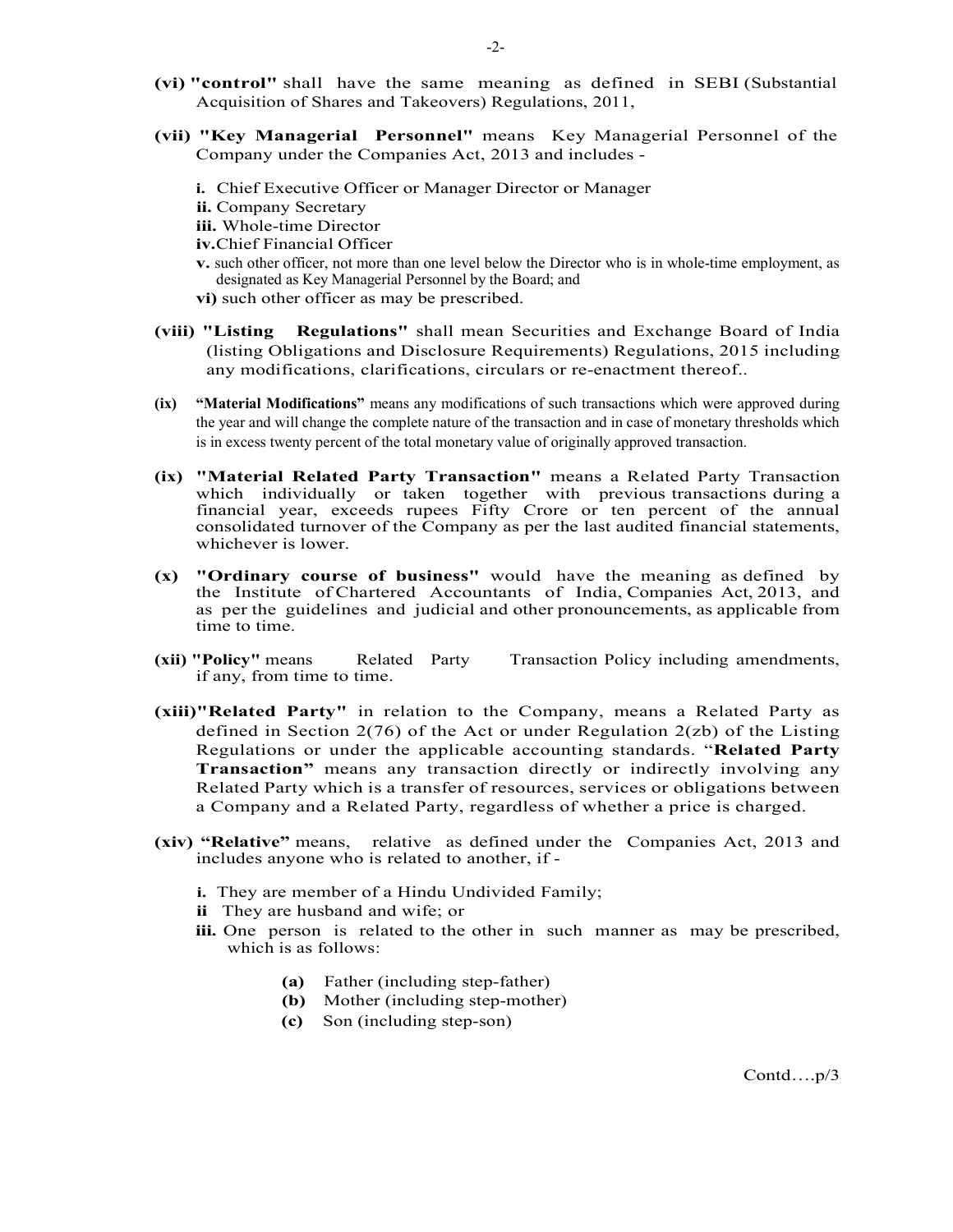- (d) Son's wife
- (e) Daughter
- (f) Daughter's husband
- (g) Brother (including step-brother)
- (h) Sister (including step-sister)

# 4. POLICY

All Related Party Transactions must be reported to the Audit Committee and approved or referred for approval by the Audit Committee based on this Policy.

#### 4.1 Identification of Potential Related Party Transactions

Each Director and Key Managerial Personnel shall at the beginning of financial year disclose to the Company Secretary of the Company their Related Parties and disclose any changes thereto during the financial year as immediately as practicable. The Company shall also identify Related Party Transactions, if any, with Directors or Key Managerial Personnel of the holding company/ies or their relatives. The Company will identify the potential transactions with the Related Parties

#### 4.2 Review and Approval of Related Party Transactions

All Related Party Transactions shall require prior approval of the Audit Committee whether at a meeting or by resolution by circulation. However, the Audit Committee may grant prior omnibus approval for Related Party Transactions which are repetitive in nature and are in the ordinary course of business and satisfy the Arm's Length basis, subject to the compliance of conditions contained in Clause 49 of the Listing Agreement.

Any member of the Audit Committee who has a potential conflict of interest in any Related Party Transaction will not remain present at the meeting or shall abstain from discussion and voting on the approval of such Related Party Transaction and shall not be counted in determining the presence of quorum when such Transaction is considered.

To review a Related Party Transaction, the Audit Committee shall be provided with necessary information, to the extent relevant, with respect to actual or potential Related Party Transactions and/or prescribed under the Act and the Listing Regulations.

While considering any Related Party Transaction, the Audit Committee shall take into account all relevant facts and circumstances, including the terms and business purpose of such Transaction, the benefits to the Company and to the Related Party, whether such Transaction includes any potential reputational risks that may arise as a result of or in connection with the proposed Transaction and any other relevant matters.

# 4.3 Approval of the Board of Directors

If the Audit Committee determines that a Related Party Transaction should be brought before the Board, or if the Board in any case decides to review any such matter or it is mandatory under any law for Board to approve the Related Party Transaction, then the Board shall consider and approve the Related Party Transaction and the considerations set forth above under Paragraph 4.2.1 shall apply to the review and approval of the matter by the Board of Directors, with such modifications as may be necessary or appropriate under the circumstances.